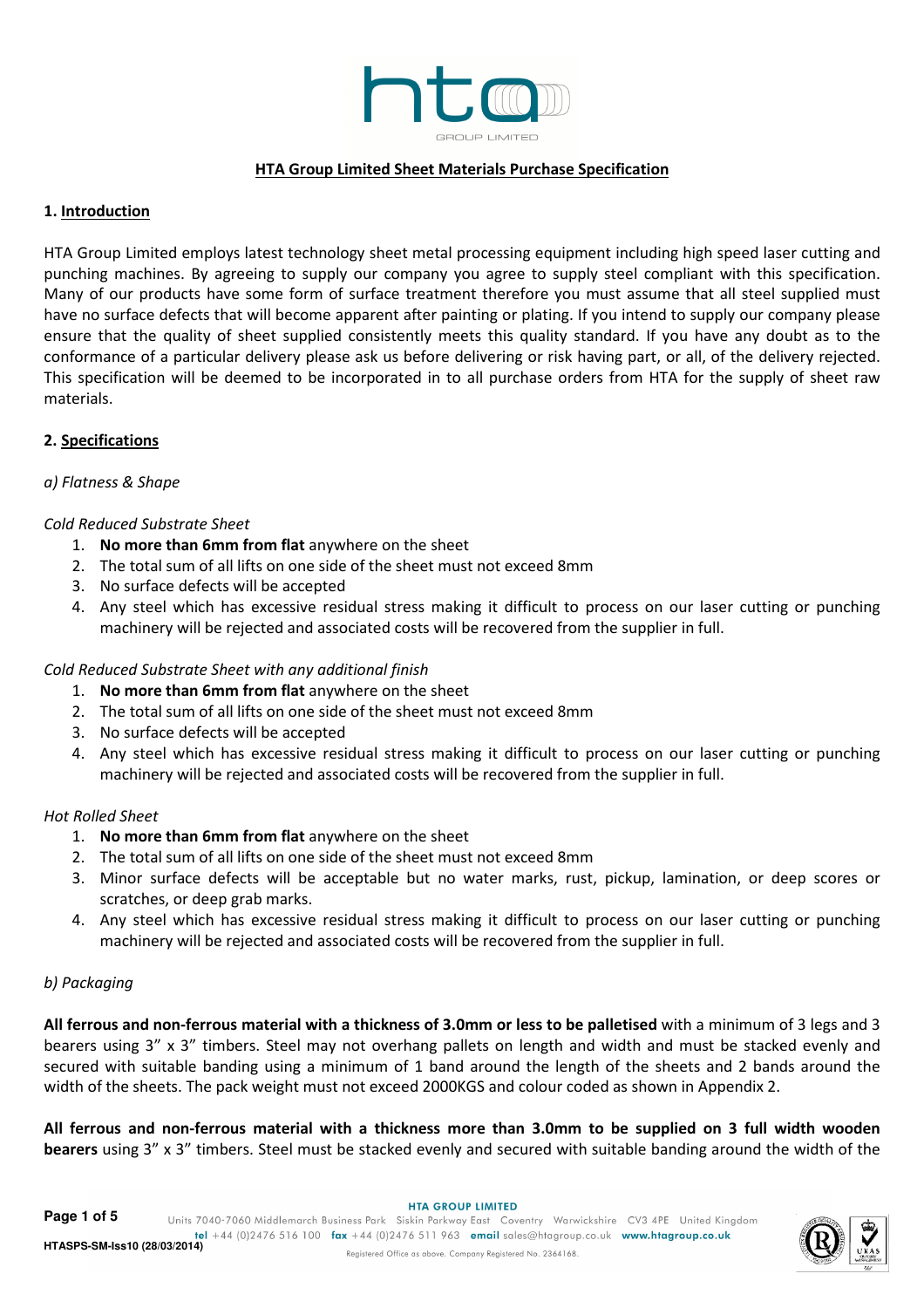

sheets to secure the wooden bearers in place. The pack weight must not exceed 2000KGS and be colour coded as shown in Appendix 2.

#### All packs must be suitable for forklift and overhead crane grab offload.

#### c) Labelling

All sizes and grades to be packed individually with labels clearly stating; supplier name, dimensions (L,W,T), specification, HTA part number, quantity, batch traceability number and the HTA purchase order number.

#### d) Pack Weights

Our maximum pack weight is 2000kg. Attempting to deliver a pack heavier than 2000kg may cause serious injury. If there is no alternative but to deliver a pack heavier than 2000kg please do not do so without written confirmation from the Buyer at HTA. Stock material will generally be purchased in multiples of 2000kg or closest weight thereto please ensure full packs of 2000kg are delivered as material is stored in a high level racking system and steel cannot be re palletised at HTA.

#### e) Steel Grades and Specifications

All steel supplied must conform to the specification stated on our order. All delivery notes must contain the full Euronorm or British Standard Specification. We supply critical structural components to Oil and Gas, Petrochemical, Nuclear, and Yellow Goods industries. Any failures of parts resulting from steel supplied out of specification could have significant financial and legal ramifications to the supplying company. Therefore HTA will, from time to time, take random samples for analysis to ensure the material supplied fully confirms to specification.

British Standard dimensional tolerances must be adhered to at all times unless tighter tolerances are stipulated on the order. Unless otherwise stated blank tolerances to be supplied +/- 0.5mm on Length and Width.

All stainless steel, aluminium, brass, copper, structural and high strength steel including, but not limited to S275JR and S355JR, Domex, RQT and DD11 must be supplied accompanied with wet stamped 3.1 mill test certificates at point of delivery. All stainless material, including fastener material, to comply to NACE MR0175

Failure to supply these with the steel delivery may result in the delivery being refused.

## f) Rejected Material

You will be notified if material supplied is rejected by HTA and a Reject Return Note will be issued accordingly. This will contain specific information relative to the rejection.

You are required to arrange collection of rejected items within 3 working days of notification. Non Conformance of this request will mean the material(s) will be scrapped after 3 Days have elapsed. You are required to notify the relevant buyer at HTA by return of the planned collection date and time and also instruct your driver to request the collection upon arrival at our Goods Inwards.

We require a Credit Note to be issued within 3 working days equal to the value of the rejected items and inclusive of any additional charges. Failure to comply with the above will result in HTA raising a debit note to cover the full value.

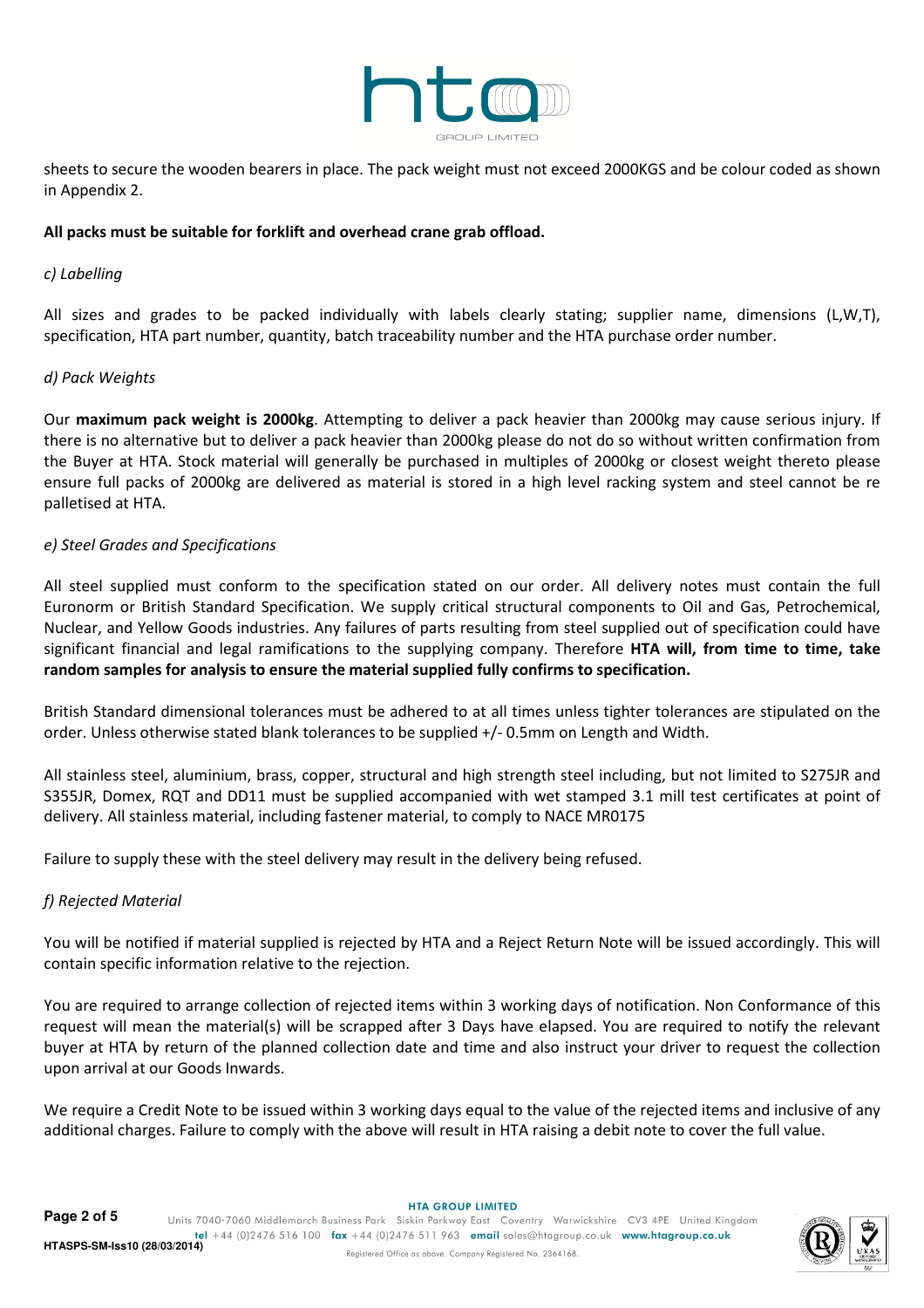

Replacement of rejected items is required within a maximum of 24 Hours from notificationunless otherwise agreed with our buyer.

#### g) Pricing and factors

All quotations for steel to be offered price per Tonne/Kilo and invoice to be priced per sheet, based on a weight factor of 7.85 for steel, 8.0 for stainless steels 3mm – 12mm, 8.2 for stainless steels 15mm+ and 2.71 for Aluminium. Any packaging will be retained for collection but cannot be separated. We cannot take responsibility for packaging being removed by another supplier. We shall not accept additional charges for pallets.

Quotations must be confirmed in writing by email or fax including an accurate delivery date. Quotations are used to quote for work which may not be secured for many weeks therefore any price validity period must be stated on the quotation. Should material not be in stock this must be stated at time of quotation and an accurate delivery date must be given.

#### 3. Delivery

## Unless otherwise stated all sheet raw materials will be delivered to 'GOODS IN' at the address below;

Goods Receiving HTA Group Limited Units 7040-7060 Middlemarch Business Park Siskin Parkway East Coventry CV3 4PE

## All other items to be delivered to the address below;

Goods Receiving HTA Group Limited Unit 2 3040 Middlemarch Business Park Siskin Parkway East Coventry CV3 4PA

All delivery drivers must report to GOODS IN on arrival and ring the buzzer. Delivery drivers are not permitted to enter the manufacturing facility at any time due to health and safety reasons, and must remain with their vehicles at all times. Hi Visibility clothing must be worn at all times whilst on site.

T: +44 (0) 2476 516 100 F: +44 (0) 2476 511 963

Deliveries are only accepted during the following times : - 8am – 12.30pm and 1pm – 3.30pm Monday – Thursday 8am – 12.30pm and 1pm – 2.30pm Friday

# Deliveries are preferred between 8am and 10am

# 4) Additional Points

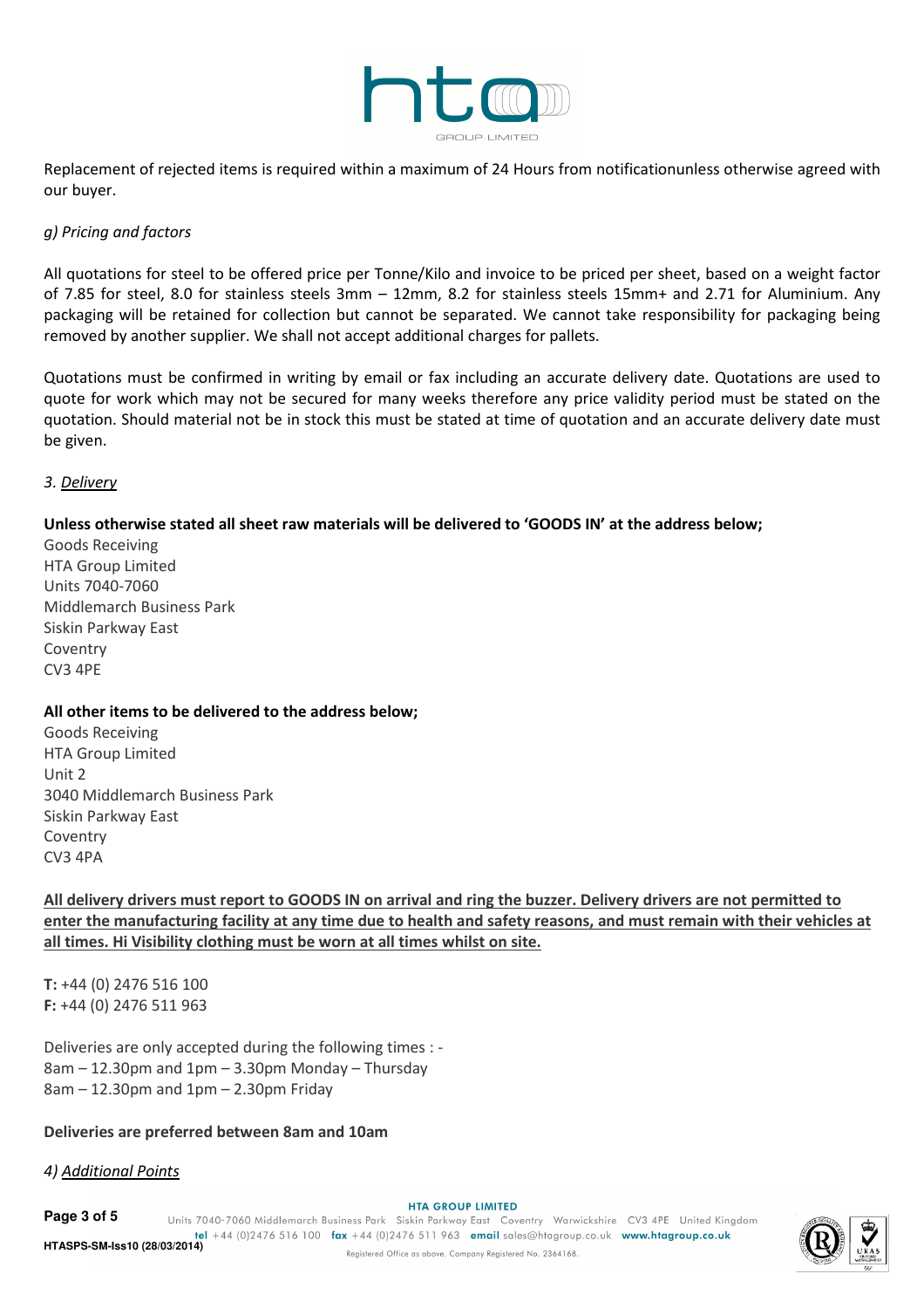

Delivery Notes and Invoices which do not stipulate our order number may not be paid on time.

Failure to deliver by the delivery date on our purchase order may result in the delivery being refused and possibly cancelled without notification.

Our payment terms are 60 days EOM of invoice.

By supplying HTA Group Limited you are agreeing to abide by our Standard Terms & Conditions of Purchase which are available on request or via our website at www.htagroup.co.uk

#### 5) Colour Coding

All Sheet Raw Material is to be colour coded on the side face of the stack down the length of all sheets in two positions. The width of the paint identification is to be approximately 100mm for each colour as shown below. Where two colours are used it is important to mark in the order as shown below. No paint overspill is acceptable on the top and bottom surface of the sheets. See Appendix 1 below.